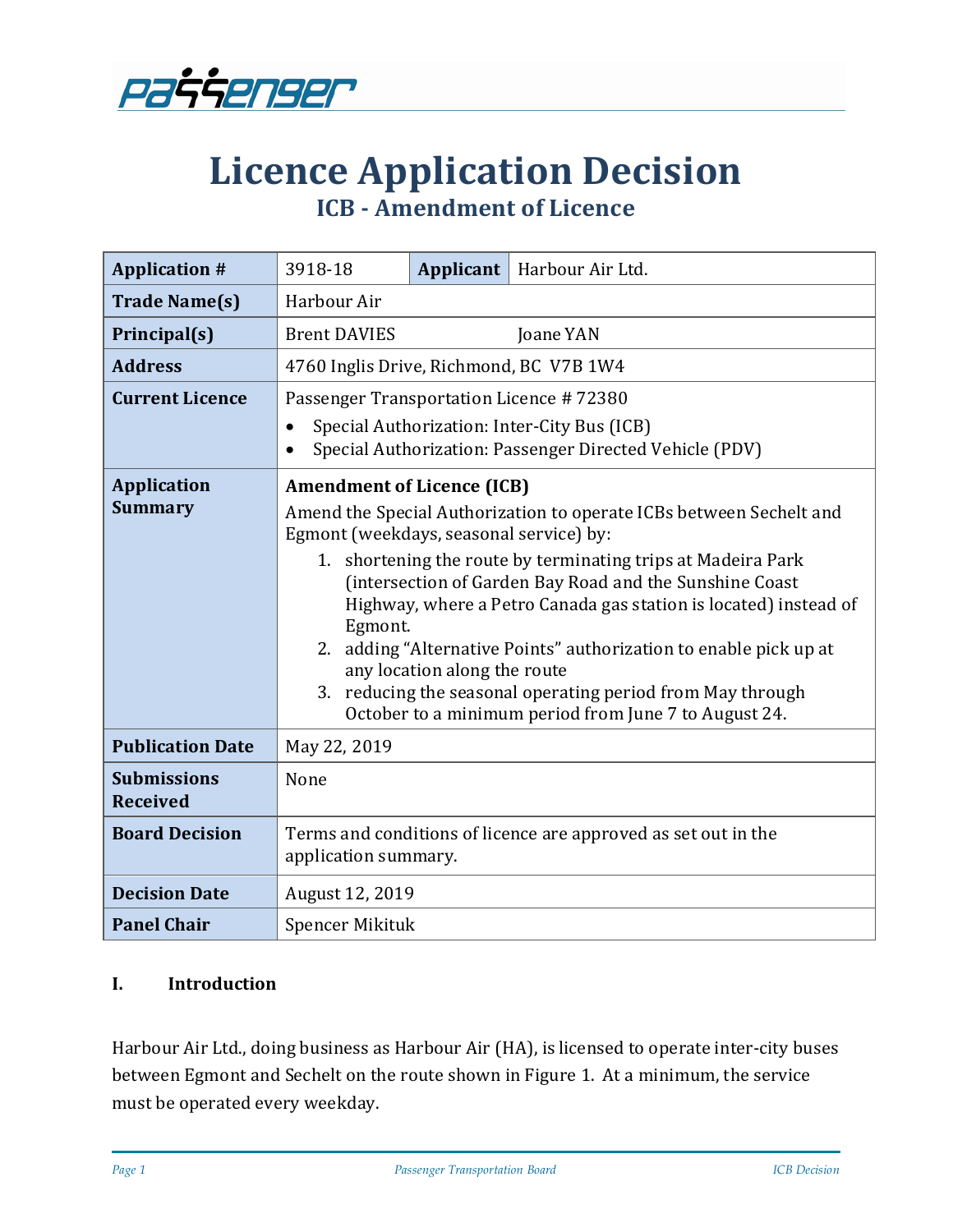

## **Figure 1: Existing Route (Sechelt – Egmont)**

HA is applying to amend its Special Authorization ICB licence by shortening the route (replacing Egmont as the terminating point with the Sunshine Coast Highway junction at Garden Bay Road in the Madeira Park area), reducing minimum route frequency to the summer season and adding flexibility to pick up at locations that are on the route but not listed in the licence.

# **II. Jurisdiction and Proceedings**

This application is made under the Passenger Transportation Act (the "PT Act"). The PT Act regulates the licensing and operation of commercial passenger transportation vehicles in BC.

Under the PT Act, the Passenger Transportation Board (the "Board") makes decisions on applications to operate inter-city buses. The Board has the authority to consider and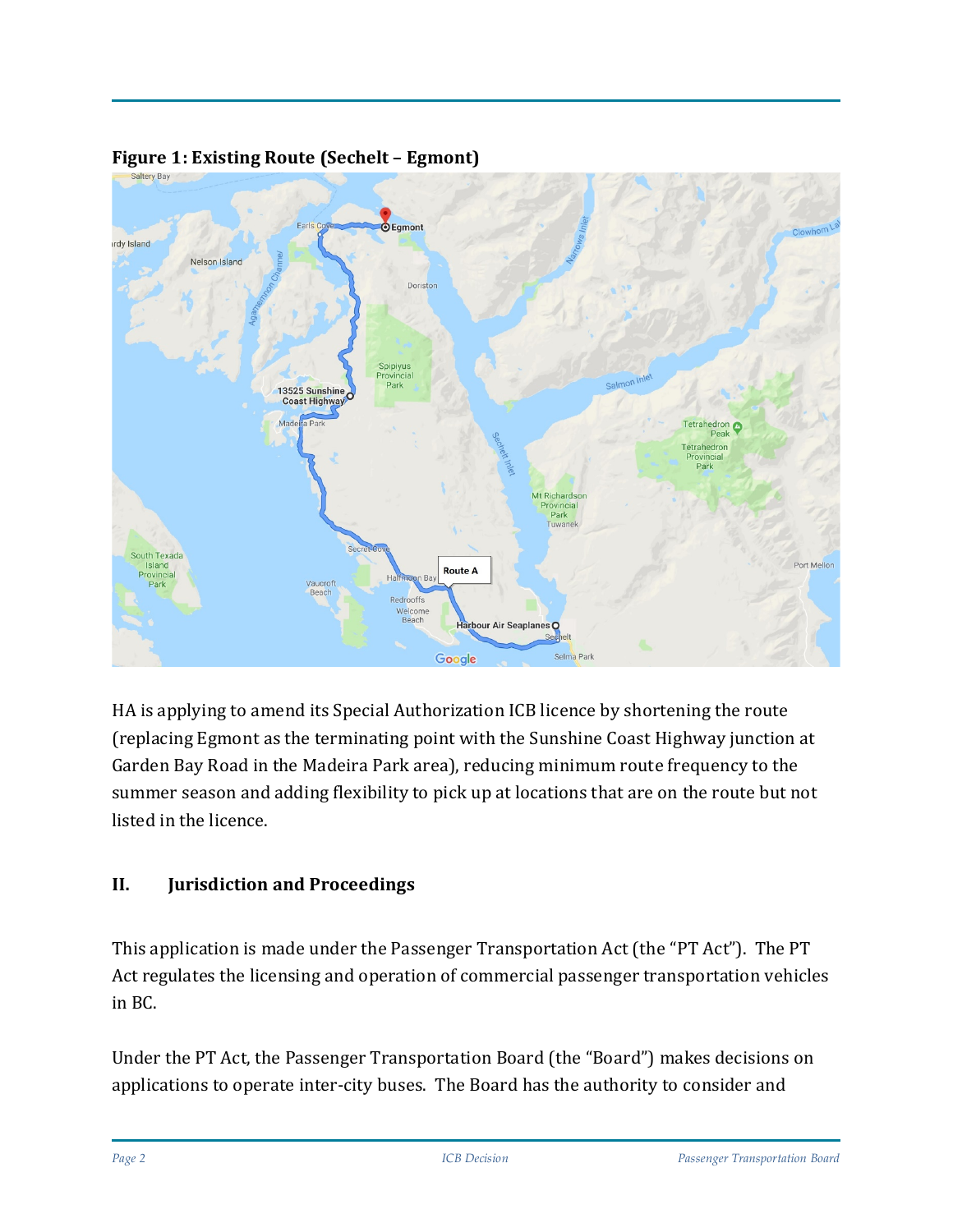approve applications for new licences as well as applications from existing licensees to change routes and decrease service levels.

The PT Act requires the Board to consider public need, applicant fitness and sound economic conditions in the passenger transportation industry before deciding whether to approve an application. The Board may approve an application in whole or in part, or it may refuse an application. For applications proceeding through the simplified ICB process, much of the Board's focus is on applicant fitness.

The PT Act also allows the Board to, among other things:

- accept evidence and information it considers relevant, necessary, and appropriate, whether or not the information would be admissible in a court of law [Section 15]
- conduct written, electronic or oral hearings as the Board, in its sole discretion, considers appropriate [Section 17]
- require further information from an applicant  $[Section 27(1)(b)]$
- investigate any matter related to an application [Section 27(3)(b)]

Section 26(2) of the PT Act requires the Board to publish the fact and nature of applications, and section 27(3) requires the Board to consider applications and any written submissions it receives as a result of publication. Section 27(5) states that people who make submissions are not entitled to disclosure of further information, unless the Board orders otherwise.

# *Procedural Matters*

I am conducting this application by way of a written hearing.

## **III. Background**

The applicant provides air transport services with a number of satellite bases that include Sechelt. HA operates its ICB service as a secondary feeder into its main air transportation service in Sechelt. Its aim is to cover its costs. Making a profit is not its priority. The service is offered mainly for HA passengers, and also the general public in the area.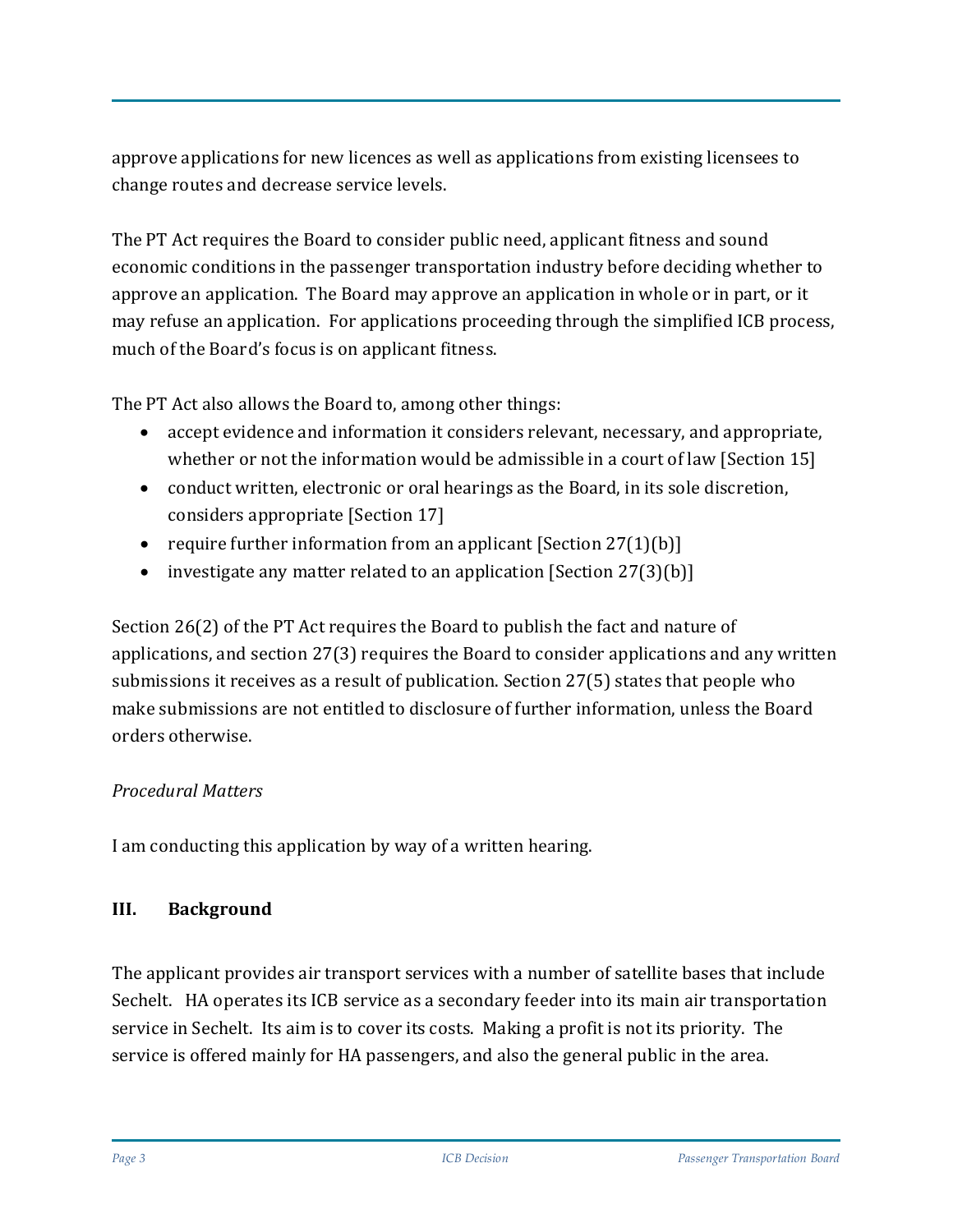Past decisions are:

- Application 87-17 New Special Authorization (ICB): Approved July 2017
- Application 336-17 New Special Authorization (PDV) to allow operation of a PSB: Approved January 2018.
- Application 1987-18 to amend PDV by-adding service 2 originating in Whistler: Approved November 5, 2018.

The applicant submitted requisite forms.

## **IV. Application Rationale, Submissions and Responses**

## *(a)Rationale for Application*

The following text was provided by the Applicant:

*To ensure the Sechelt Shuttle continues we request a reduction of service in the areas that are least effective in servicing the community, and instead optimize our best used portion of our route. This is best done by the following two reductions: (a) the bulk of bookings over the past two seasons were from Madeira Park; and (b) our numbers are greatly reduced during May and September.*

#### *(b) Submissions & Response*

The Board did not receive any submissions on this application.

#### **V. Board Mandate**

Section 28(1) of the *Passenger Transportation Act* says that the Board may approve the application, if the Board considers that:

- (a) there is a public need for the service the applicant proposes to provide;
- (b) the applicant is a fit and proper person to provide the service and is capable of providing it; and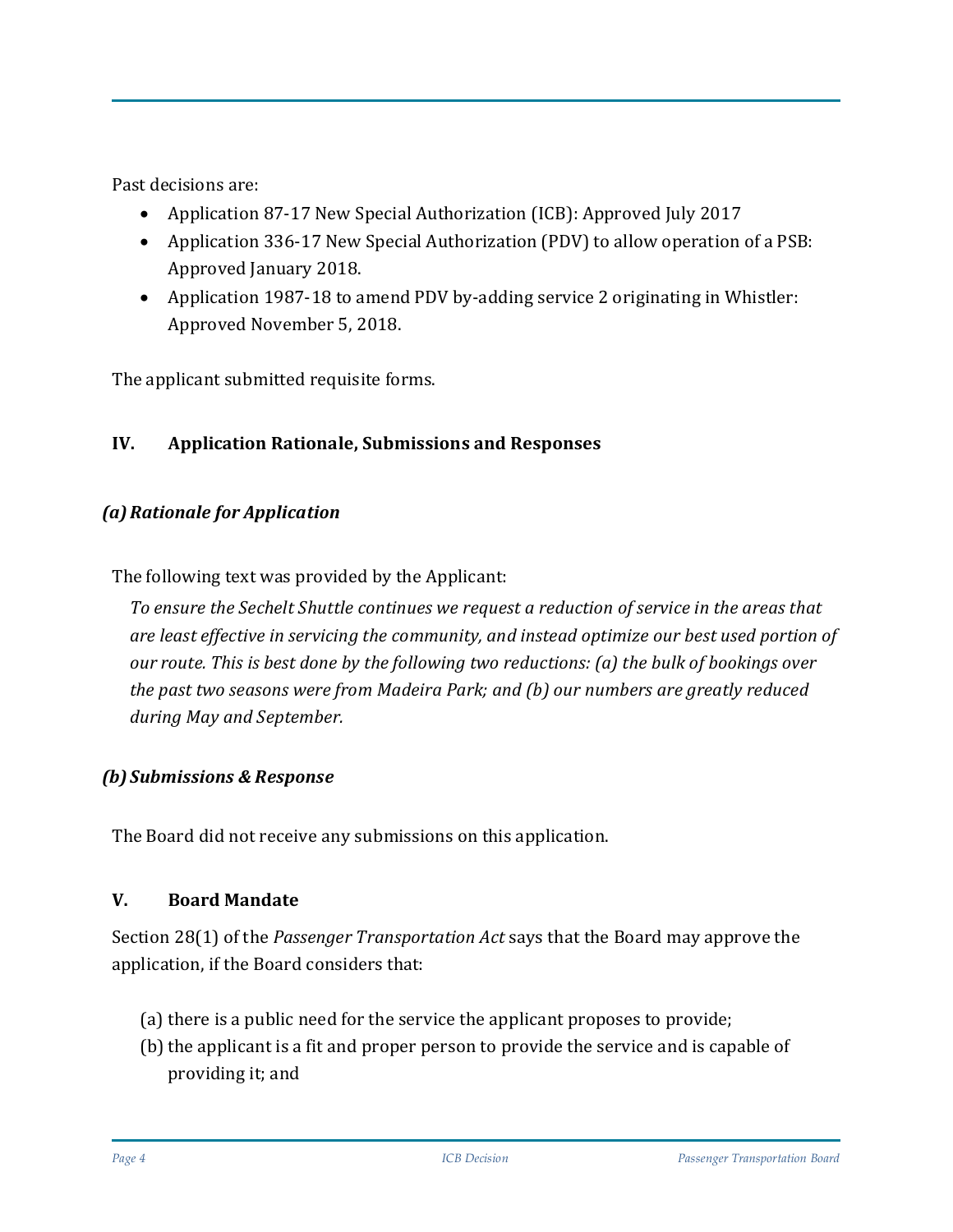(c) the application, if granted, would promote sound economic conditions in the passenger transportation business in British Columbia.

## **VI. Reasons for the Board's Decision**

# *a) Is there a public need for the service that the applicant proposes to provide under special authorization?*

Based on the data supplied in the route utilization report, I find that there is limited public need for the Egmont stop and the proposed route change and the reduction of the operating time to the peak summer months will provide HA with the flexibility to adjust schedules according to passenger demand.

# *b) Is the applicant a fit and proper person to provide that service and is the applicant capable of providing that service?*

HA was incorporated on April 27, 2009. The Disclosure of Unlawful Activity and Bankruptcy forms were completed to the satisfaction of the Board. The Declaration form related to the Liquor Control and Licensing Act were completed.

The company was issued a National Safety Certificate in 2010 and has a Safety Rating of Satisfactory-Unaudited. There are no complaints or administrative penalties against the company. The applicant submitted sufficient financial statements to the satisfaction of the Board.

HA states that the proposed route changes are to streamline the route for passengers and better match optimum operating times. The applicant has supplied a route utilization report which shows that the bulk of the Egmont bookings which is proposed to be dropped were from Madeira Park. By eliminating Egmont HA can optimize and maximize revenues.

Reducing the time in which HA operates will also optimize its route by reducing the cost of the "slow season" and optimizing revenue by only running during the peak summer months.

I find that the applicant is fit and proper and capable of providing this ICB service.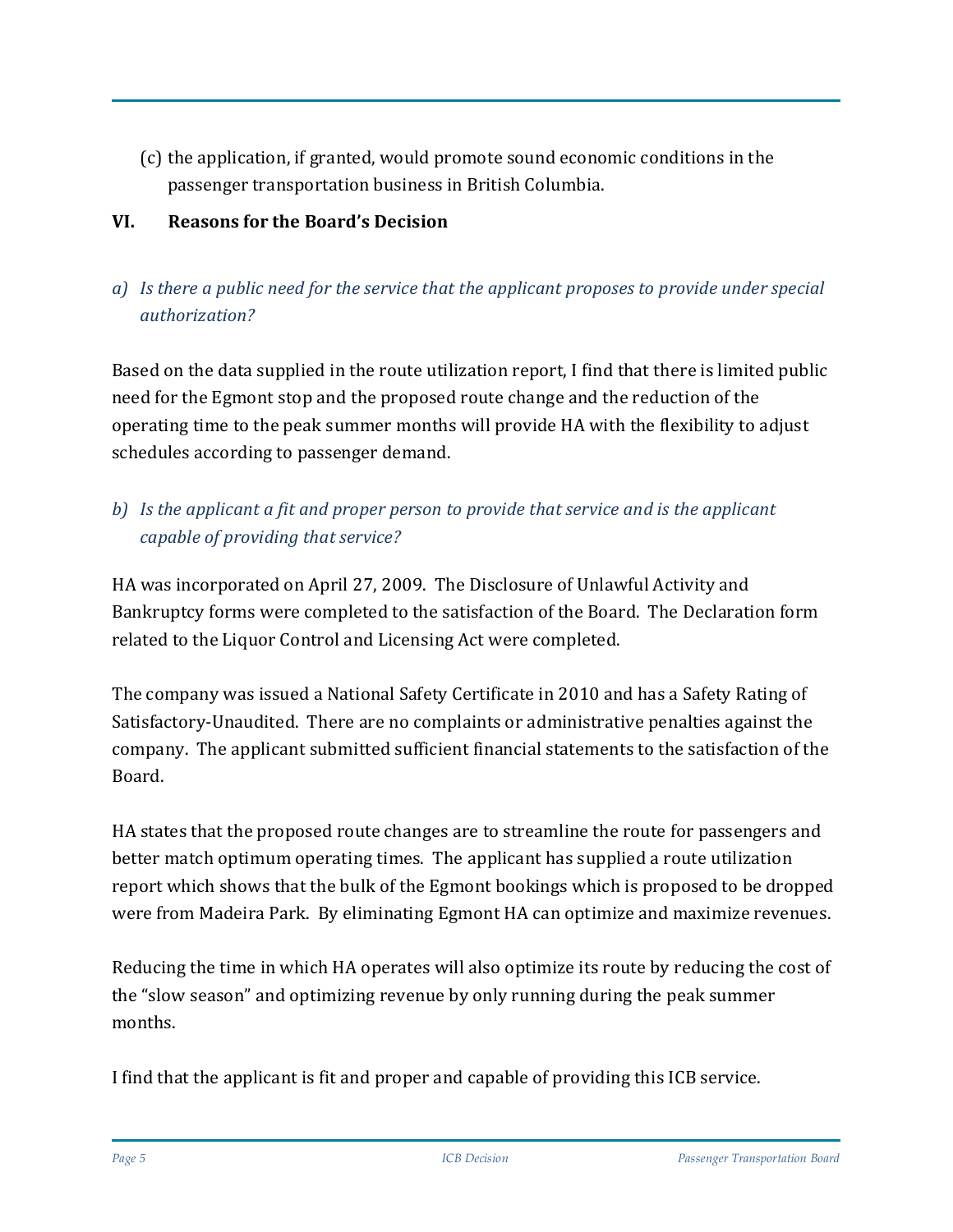# *c) Would the application, if granted, promote sound economic conditions in the passenger transportation business in British Columbia?*

The Board is tasked with promoting sound economic conditions in the passenger transportation business in British Columbia. It must also consider whether ridership on a route demonstrates sufficient public need for the service. If HA's business strategy is sound, eliminating route points with low ridership should in turn result in a more financially viable transportation company that continues to offer ICB service to the Sunshine Coast Regional District.

## **VII. Conclusion**

For the reasons above, this application is approved in whole. The Board establishes notice and activation requirements, and terms and conditions of licence that are attached to this decision as Appendices I and II. These form an integral part of the decision.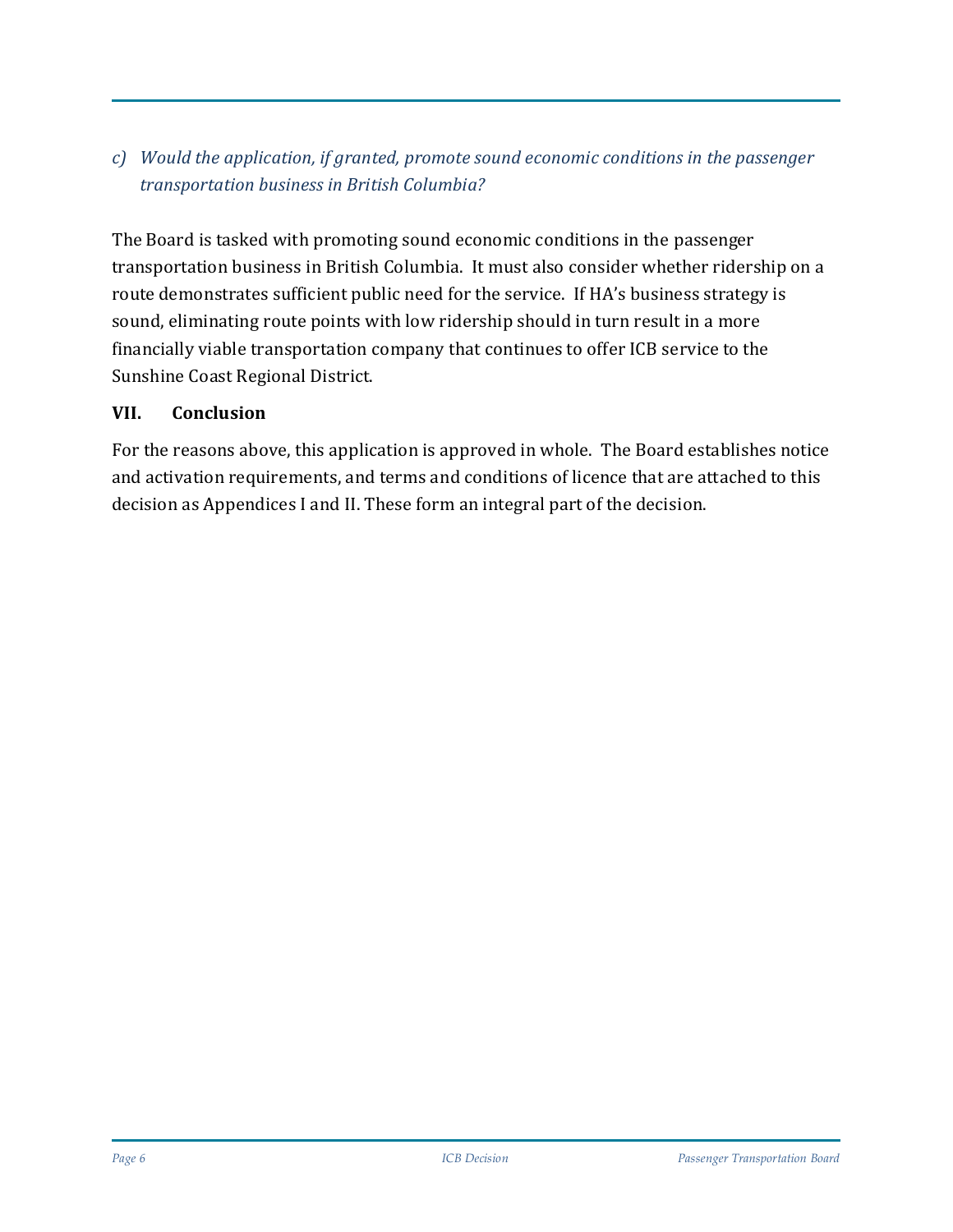# **Appendix I: Public Notice Requirements** Harbour Air Ltd.

A Passenger Transportation Licence must be issued by the Registrar of Passenger Transportation under section 29 or renewed under section 34 of the *Passenger Transportation Act* before the licensee may operate in accordance with the changed requirements (including reduced requirements) in the terms and conditions approved in this decision.

# **Direction to the Applicant Regarding Notice and Implementation (Route A)**

After this decision is published, Harbour Air Ltd. must, at least 14 days before implementing schedule changes below the current minimum route frequency and before eliminating any route point(s) authorized by this decision:

- a. post or link (in a conspicuous way) a notice of the changes and the effective date in a prominent location on the main Sechelt page of the Harbour Air Ltd. website [\(https://www.harbourair.com/flight-info/flight/locations/sechelt/\)](https://www.harbourair.com/flight-info/flight/locations/sechelt/); and
- b. before an amended licence may be obtained, provide the Registrar of Passenger Transportation with a copy or screenshot of each page that has a link or notice described om (a) above.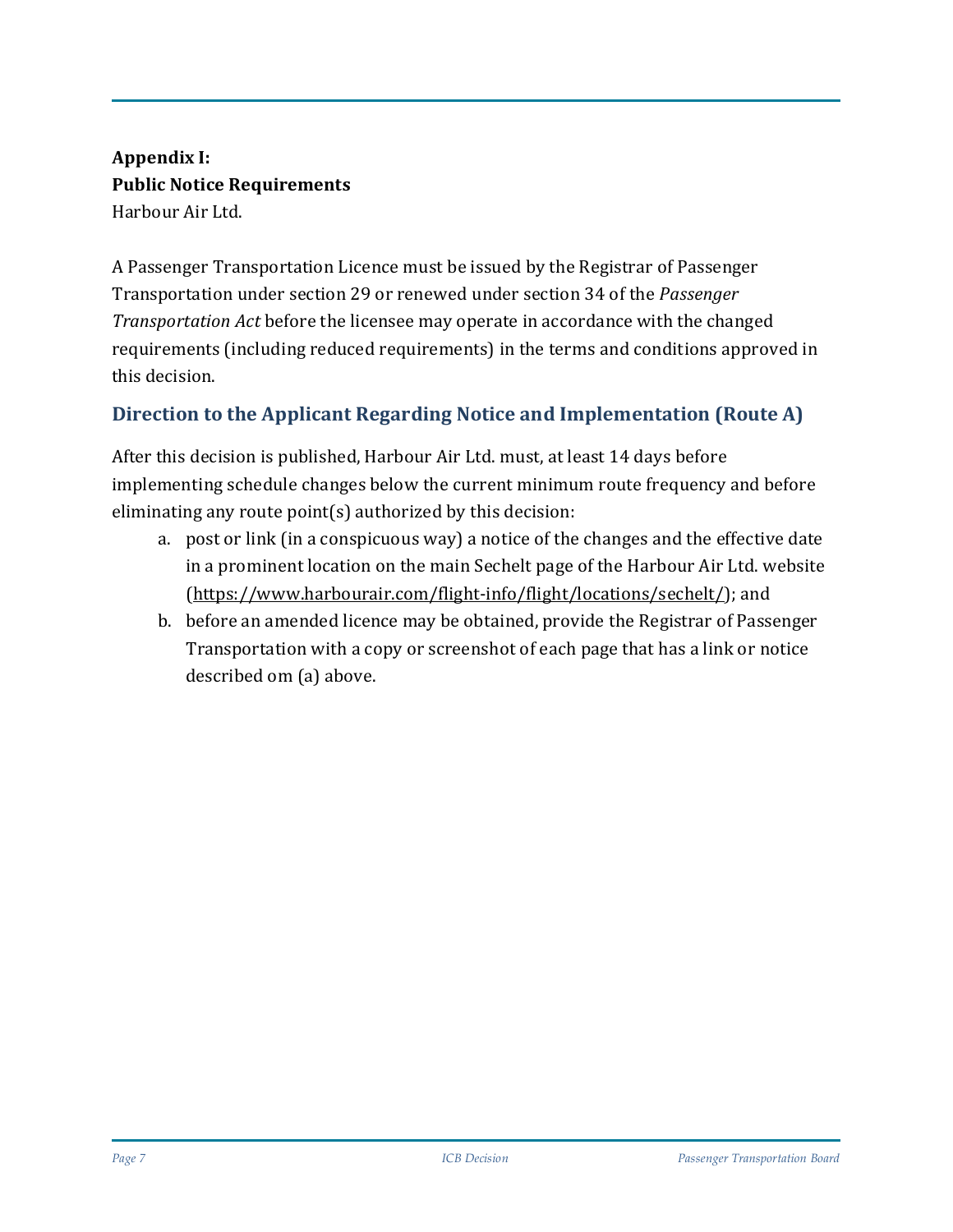# **Appendix I: Terms & Conditions** Harbour Air Ltd.

| <b>PART I</b>                                               |                                                                                                                                                                                                                                                 |                                                             |  |  |
|-------------------------------------------------------------|-------------------------------------------------------------------------------------------------------------------------------------------------------------------------------------------------------------------------------------------------|-------------------------------------------------------------|--|--|
| <b>Special</b><br><b>Authorization:</b>                     | <b>Inter-City Bus (ICB)</b>                                                                                                                                                                                                                     |                                                             |  |  |
| <b>Terms &amp; Conditions</b>                               |                                                                                                                                                                                                                                                 |                                                             |  |  |
| <b>Services</b>                                             |                                                                                                                                                                                                                                                 |                                                             |  |  |
| Service                                                     | Transportation of passengers must be provided to and from each route<br>point on a scheduled basis according to the minimum frequency that is<br>set for the authorized route.                                                                  |                                                             |  |  |
| Schedule                                                    | The licence holder must publish, in a manner accessible to the general<br>public, a schedule for each route with the time and location of each<br>stop, and must carry in each vehicle a copy of the schedule that the<br>vehicle is following. |                                                             |  |  |
| <b>Seasonal Service</b><br>Minimum                          | At a minimum, regular scheduled service must be provided from June 7<br>to August 24.                                                                                                                                                           |                                                             |  |  |
| <b>Alternative Points</b>                                   | The licence holder may pick up or drop off passengers at any location,<br>municipality or unincorporated area that is between the terminating<br>points and along the highway corridor(s) of the inter-city bus route(s)<br>below.              |                                                             |  |  |
| <b>Route A</b>                                              |                                                                                                                                                                                                                                                 |                                                             |  |  |
| Terminating Point 1:                                        |                                                                                                                                                                                                                                                 | <b>District of Sechelt</b>                                  |  |  |
| <b>Terminating Point 2:</b>                                 |                                                                                                                                                                                                                                                 | Madeira Park (Sunshine Coast Highway at Garden Bay<br>Road) |  |  |
| Corridor:                                                   |                                                                                                                                                                                                                                                 | Sunshine Coast Highway                                      |  |  |
| <b>Route Points</b>                                         |                                                                                                                                                                                                                                                 | Minimum Trips (each direction)                              |  |  |
| <b>District of Sechelt</b>                                  |                                                                                                                                                                                                                                                 | 1 trip every weekday                                        |  |  |
| Madeira Park (Sunshine Coast<br>Highway at Garden Bay Road) |                                                                                                                                                                                                                                                 | 1 trip every weekday                                        |  |  |
| <b>PART II</b>                                              |                                                                                                                                                                                                                                                 |                                                             |  |  |
| <b>Special</b><br><b>Authorization:</b>                     | <b>Passenger Directed Vehicle</b>                                                                                                                                                                                                               |                                                             |  |  |
| <b>Terms &amp; Conditions</b>                               |                                                                                                                                                                                                                                                 |                                                             |  |  |
| Vehicles                                                    |                                                                                                                                                                                                                                                 |                                                             |  |  |
| <b>Maximum Fleet Size</b>                                   | 1 vehicle which must be a PSB                                                                                                                                                                                                                   |                                                             |  |  |